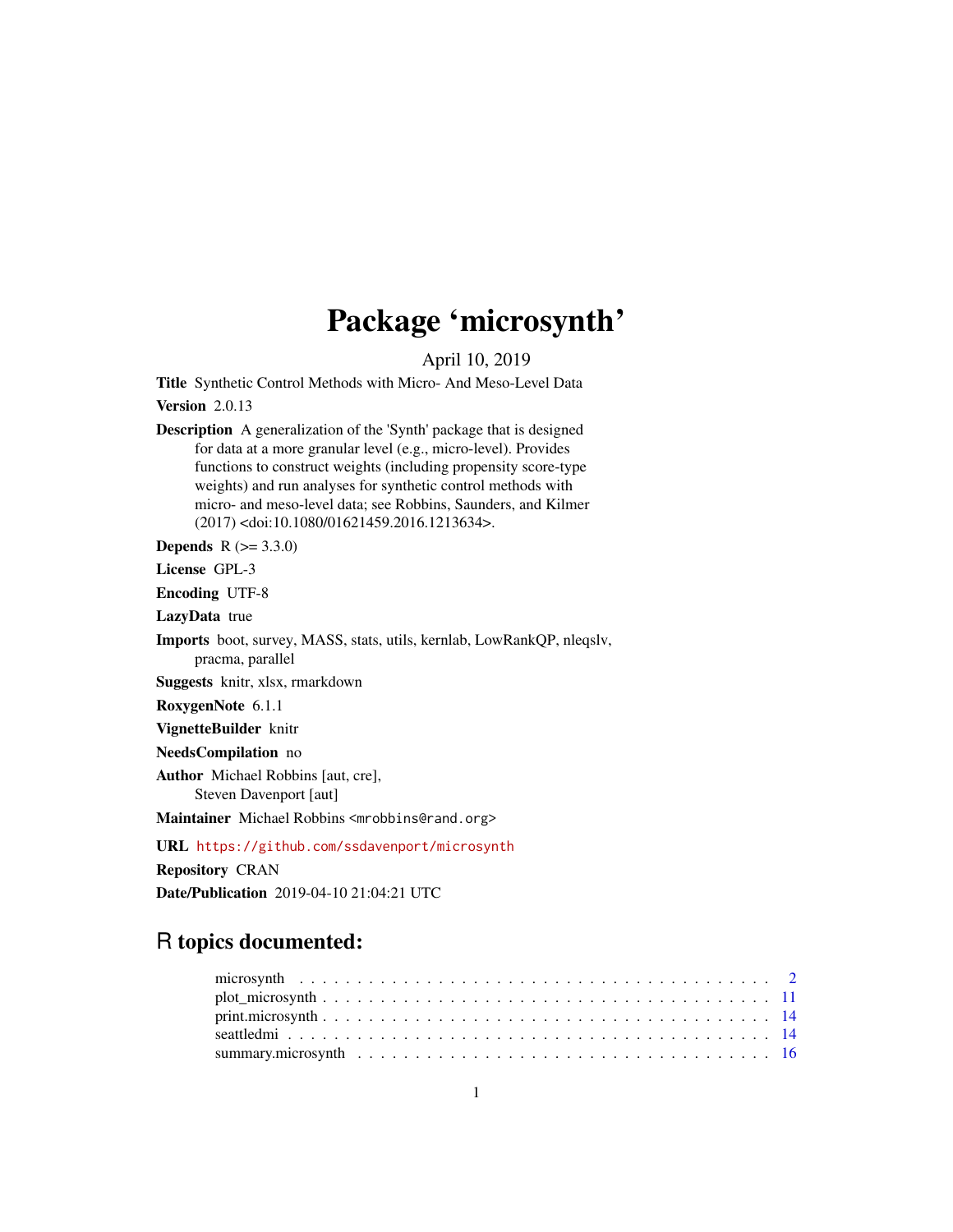#### <span id="page-1-0"></span>**Index** [17](#page-16-0)

#### Description

Implements the synthetic control method for micro-level data as outlined in Robbins, Saunders, and Kilmer (2017). microsynth is designed for use in assessment of the effect of an intervention using longitudinal data. However, it may also be used to calculate propensity score-type weights in crosssectional data. microsynth is a generalization of Synth (see Abadie and Gardeazabal (2003) and Abadie, Diamond, Hainmueller (2010, 2011, 2014)) that is designed for data at a more granular level (e.g., micro-level). For more details see the help vignette: vignette('microsynth', package = 'microsynth').

microsynth develops a synthetic control group by searching for weights that exactly match a treatment group to a synthetic control group across a number of variables while also minimizing the discrepancy between the synthetic control group and the treatment group across a set second set of variables. microsynth works in two primary steps: 1) calculation of weights and 2) calculation of results. Time series plots of treatment vs. synthetic control for pertinent outcomes may be performed using the function plot.microsynth().

The time range over which data are observed is segmented into pre- and post-intervention periods. Treatment is matched to synthetic control across the pre-intervention period, and the effect of the intervention is assessed across the post-intervention (or evaluation) period. The input end.pre (which gives the last pre-intervention time period) is used to delineate between pre- and post-intervention. Note that if the intervention is not believed to have an instantaneous effect, end.pre should indicate the time of the intervention.

Variables are categorized as outcomes (which are time-variant) and covariates (which are timeinvariant). Using the respective inputs match.covar and match.out, the user specifies across which covariates and outcomes (and which pre-intervention time points of the outcomes) treatment is to be exactly matched to synthetic control. The inputs match.covar.min and match.out.min are similar but instead specify variables across which treatment is to be matched to synthetic control as closely as possible. If there are no variables specified in match.covar.min and match.out.min, the function calibrate() from the survey package is used to calculate weights. Otherwise, the function LowRankQP() from the package of the same name is used. In the event that the model specified by match.covar and match.out is not feasible (i.e., weights do not exist that exactly match treatment and synthetic control subject to the given constraints), a less restrictive backup model is used.

microsynth has the capability to perform statistical inference using Taylor series linearization, a jackknife and permutation methods. Several sets of weights are calculated. A set of main weights is calculated that is used to determine a point estimate of the intervention effect. The main weights can also be used to perform inferences on the point estimator via Taylor series linearization. If a jackknife is to be used, one set of weights is calculated for each jackknife replication group, and if permutation methods are to be used, one set of weights is calculated for each permutation group. If treatment and synthetic control are not easily matched based upon the model outlined in match.covar and match.out (i.e., an exact solution is infeasible or nearly infeasible), it is recommended that the jackknife not be used for inference.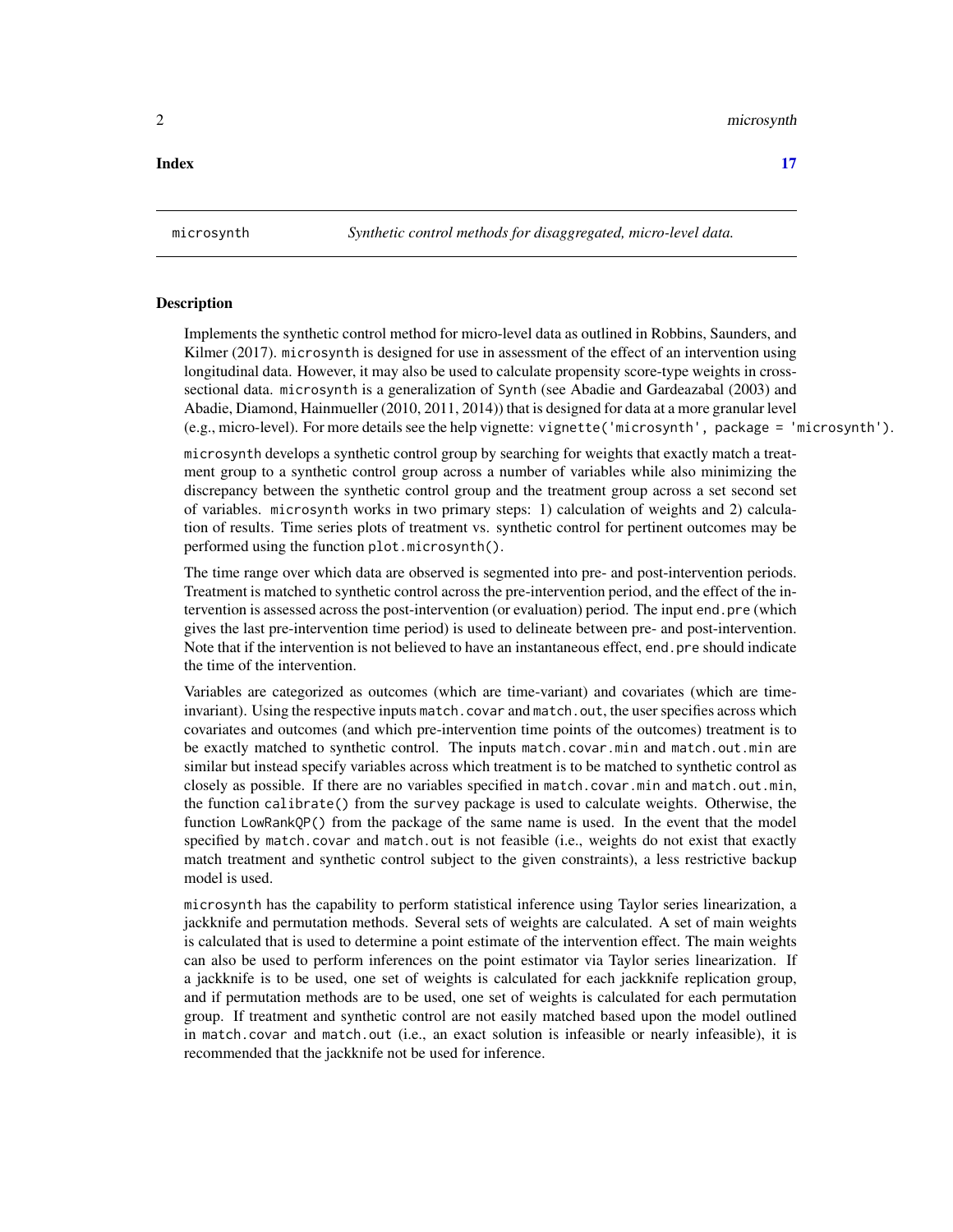#### microsynth 3

The software provides the user the option to output overall findings in an Excel file. For each outcome variable, the results list the estimated treatment effect, as well as confidence intervals of the effect and p-values of a hypothesis test that assesses whether the effect is zero. Such results are produced as needed for each of the three methods of statistical inference noted above. microsynth can also apply an omnibus test that examines the presence of a treatment effect jointly across several outcomes.

#### Usage

```
microsynth(data, idvar, intvar, timevar = NULL, start.pre = NULL,
  end.pre = NULL, end.post = NULL, match.out = TRUE,
 match.covar = TRUE, match.out.min = NULL, match.covar.min = NULL,
  result.var = TRUE, omnibus.var = result.var, period = 1,
  scale.var = "Intercept", confidence = 0.9, test = "twosided",
  perm = 0, jack = 0, use.survey = TRUE, cut.mse = Inf,
  check.feas = FALSE, use.backup = FALSE, w = NULL, max.mse = 0.01,
  maxit = 250, cal.epsilon = 1e-04, calfun = "linear",
  bounds = c(\theta, \text{Inf}), result.file = NULL, printFlag = TRUE,
  n.cores = TRUE)
```
#### **Arguments**

| data      | A data frame. If longitudinal, the data must be entered in tall format (e.g., at the<br>case/time-level with one row for each time period for each case). Missingness<br>is not allowed. All individuals must have non-NA values of all variables at all<br>time points.                                                                                                                                                                                                                                                                                                                                                                                                                                                                                                                           |
|-----------|----------------------------------------------------------------------------------------------------------------------------------------------------------------------------------------------------------------------------------------------------------------------------------------------------------------------------------------------------------------------------------------------------------------------------------------------------------------------------------------------------------------------------------------------------------------------------------------------------------------------------------------------------------------------------------------------------------------------------------------------------------------------------------------------------|
| idvar     | A character string that gives the variable in data that identifies multiple records<br>from the same case.                                                                                                                                                                                                                                                                                                                                                                                                                                                                                                                                                                                                                                                                                         |
| intvar    | A character string that gives the variable in data that corresponds to the in-<br>tervention variable. The intervention variable indicates which cases (and times)<br>have received the intervention. The variable should be binary, with a 1 indicating<br>treated and 0 indicating untreated. If end. pre is specified, a case is considered<br>treated if there is 1 or more non-zero entries in the column indicated by intvar<br>for that case (at any time point). If end pre is not specified, an attempt will be<br>made to use intvar to determine which time periods will be considered post-<br>intervention (i.e., the times contained in the evaluation period). In this case, the<br>evaluation period is considered to begin at the time of the first non-zero entry in<br>intvar). |
| timevar   | A character string that gives the variable in data that differentiates multiple<br>records from the same case. Can be set to NULL only when used with cross-<br>sectional data (i.e., with one observation per entry in idvar).                                                                                                                                                                                                                                                                                                                                                                                                                                                                                                                                                                    |
| start.pre | An integer indicating the time point that corresponds to the beginning of the<br>pre-intervention period used for matching. When start.pre = NULL (default),<br>it is reset to the minimum time appearing in the column given by timevar. If<br>match.out (and match.out.min) are given in list format, start.pre is ignored<br>except for plotting.                                                                                                                                                                                                                                                                                                                                                                                                                                               |
| end.pre   | An integer that gives the final time point of the pre-intervention period. That<br>is, end pre is the last time at which treatment and synthetic control will be                                                                                                                                                                                                                                                                                                                                                                                                                                                                                                                                                                                                                                   |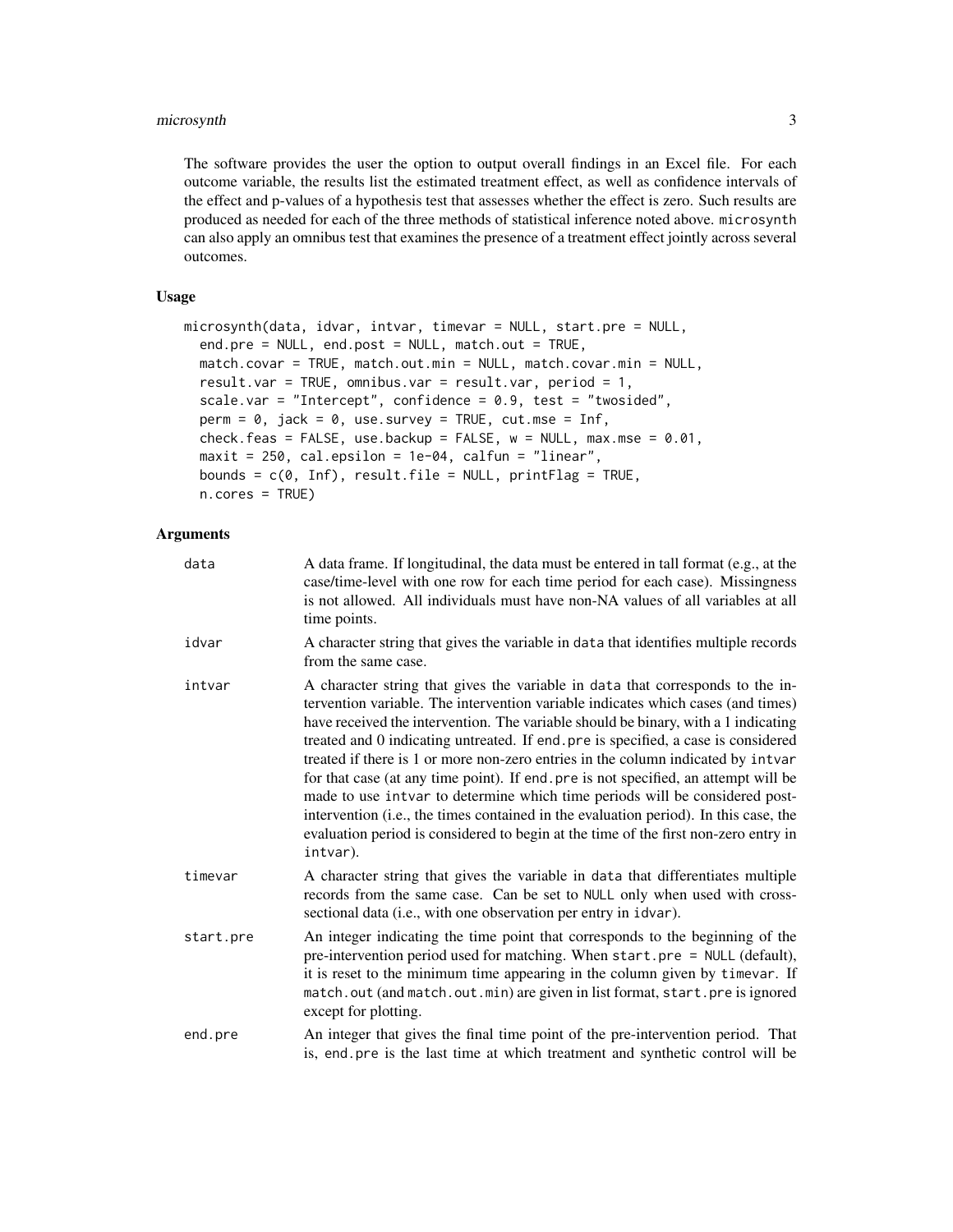matched to one another. All time points following end.pre are considered to be post-intervention and the behavior of outcomes will be compared between the treatment and synthetic control groups across those time periods. Setting end.pre = NULL will begin the post-intervention period at the time that corresponds to the first non-zero entry in the column indicated by intvar.

end.post An integer that gives the maximum post-intervention time that is taken into when compiling results. That is, the treatment and synthetic control groups are compared across the outcomes listed in result.var from the first time following the intervention up to end.post. Can be a vector (ordered, increasing) giving multiple values of end.post. In this case, the results will be compiled for each entry in end.post. When end.post = NULL (the default), it is reset to the maximum time that appears in the column given by timevar.

match.out Either A) logical, B) a vector of variable names that indicates across which timevarying variables treatment is to be exactly matched to synthetic control preintervention, or C) a list consisting of variable names and timespans over which variables should be aggregated before matching. Note that outcome variables and time-varying covariates should be included in match.out.

> If match.out = TRUE (the default), it is set equal to result.var; if match.out = NULL or match.out = FALSE, no outcome variables are factored into the calculation of weights. If match.out is passed a vector of variable names, then weights are calculated to match treatment and synthetic control for the value of each variable that appears in match.out at each time point from start.pre to end.pre. Otherwise, to allow more flexibility, match.out may also be a list that gives an outcome-based model outlining more specific constraints that are to be exactly satisfied within calibration weighting. In this case, each entry of match.out is a vector of integers, and the names of entries of match.out are the outcome variables to which the vectors correspond. Each element of the vectors gives a number of time points that are to be aggregated for the respective outcome, with the first element indicating time points immediately prior the beginning of the post-intervention period. The sum of the elements in each vector should not exceed the number of pre-intervention time periods in the data.

The following examples show the proper formatting of match.out as a list. Assume that there are two outcomes, Y1 and Y2 (across which treatment is to be matched to synthetic control), and end.pre = 10 (i.e., the post-intervention period begins at time 11). Let match.out = list(' $Y1' = c(1, 3, 3)$ , ' $Y2' =$  $c(2,5,1)$ ). According to this specification, treatment is to be matched to synthetic control across: a) The value of Y1 at time 10; b) the sum of Y1 across times 7, 8 and 9; c) the sum of Y1 across times 4, 5 and 6; e) The sum of  $Y2$ across times time 9 and 10; e) the sum of Y2 across times 4, 5, 6, 7, and 8; f) the value of Y2 at time 3. Likewise, if match.out =  $list('Y1' = 10, 'Y2' = rep(1,10)),$ Y1 is matched to synthetic control the entire aggregated pre-intervention time range, and Y2 is matched at each pre-intervention time point individually.

match.covar Either a logical or a vector of variable names that indicates which time invariant covariates are to be used for weighting. Weights are calculated so that treatment and synthetic control exactly match across these variables. If match.covar = TRUE, it is set equal to a vector of variable names corresponding to the time invariant variables that appear in data. If match.covar = FALSE, it is set to NULL (in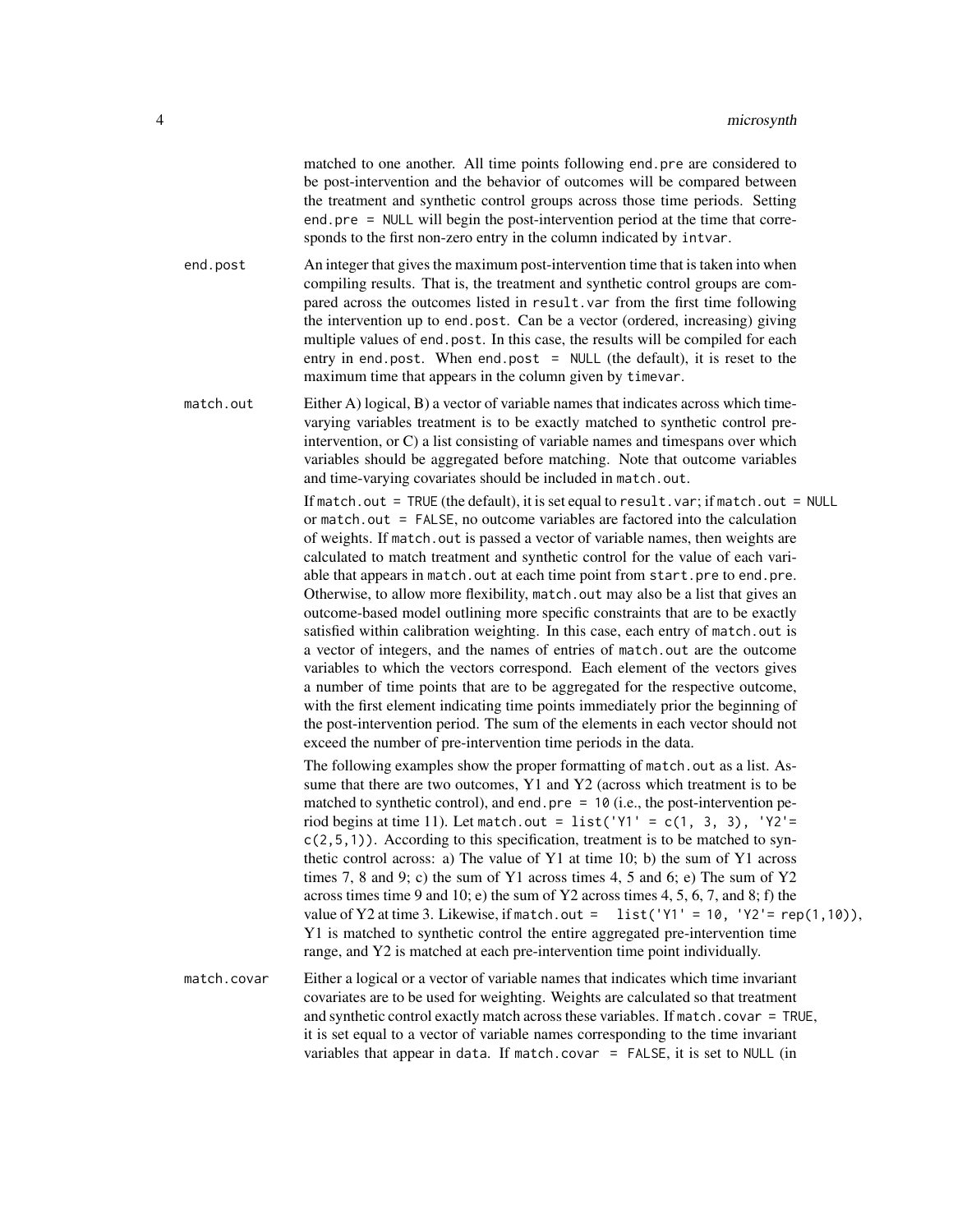which case no time-invariant variables are used for matching when calculating weights).

match.out.min A vector or list of the same format as match.out that is used to specify additional time-varying variables to match on, but which need not be matched exactly. Weights are calculated so the distance is minimized between treatment and synthetic control across these variables. If match.out.min = NULL, no outcome-based constraints beyond those indicated by match.out are imposed (i.e., all outcome variables will be matched on exactly).

#### match.covar.min

A vector of variable names that indicates supplemental time invariant variables that are to be used for weighting, for which exact matches are not required. Weights are calculated so the distance is minimized between treatment and synthetic control across these variables.

- result.var A vector of variable names giving the outcome variables for which results will be reported. Time-varying covariates should be excluded from result.var. If result.var = TRUE (the default), result.var is set as being equal to all time-varying variables that appear in data. If  $result.var = NULL or$ result.var = FALSE, results are not tabulated.
- omnibus.var A vector of variable names that indicates the outcome variables that are to be used within the calculation of the omnibus statistic. Can also be a logical indicator. When omnibus.var = TRUE, it is reset as being equal to result.var. When omnibus.var = NULL or omnibus = FALSE, no omnibus statistic is calculated.
- period An integer that gives the granularity of the data that will be used for plotting and compiling results. If match.out and match.out.min are provided a vector of variable names, it will also affect the calculation of weights used for matching. In this case, matching of treatment and synthetic control is performed at a temporal granularity defined by period. For instance, if monthly data are provided and period = 3, data are aggregated to quarters for plots and results (and weighting unless otherwise specified). If match.out and match.out.min are provided a list, period only affects plots and how results are displayed. Note that plotting is performed with plot.microsynth(); however, a microsynth object is required as input for that function and period should be specified in the creation of that object.
- scale.var A variable name. When comparing the treatment group to all cases, the latter is scaled to the size of the former with respect to the variable indicated by scale.var. Defaults to the number of units receiving treatment (i.e., the intercept).

confidence The level of confidence for confidence intervals.

- test The type of hypothesis test (one-sided lower, one-sided upper, or two-sided) that is used when calculating p-values. Entries of 'lower', 'upper', and 'twosided' are recognized.
- perm An integer giving the number of permutation groups that are used. If perm = 0, no permutation groups are generated, permutation weights are not calculated, and permutations do not factor into the reported results. perm is set to the number of possible permutation groups if the former exceeds the latter.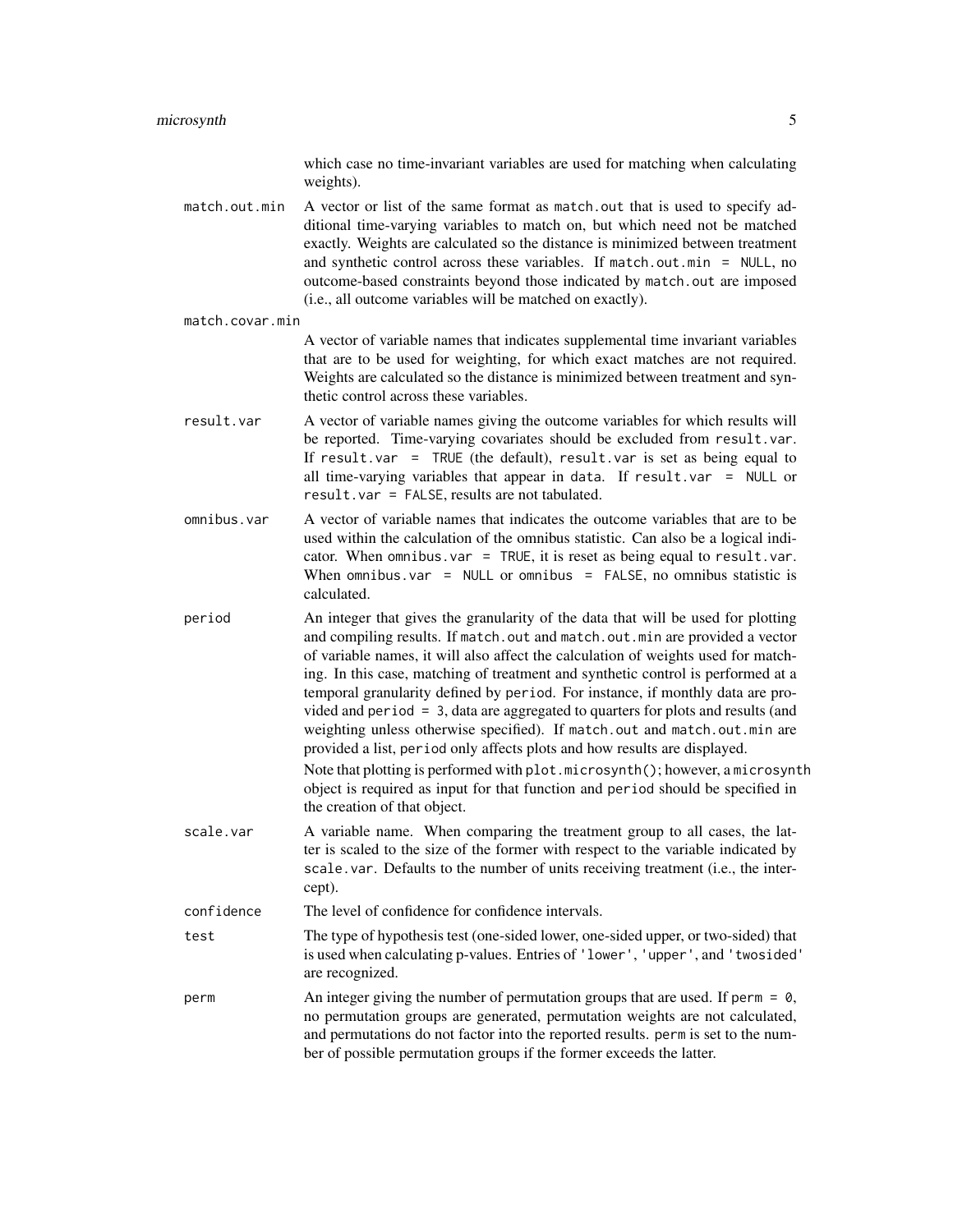| jack        | An integer giving the number of replication groups that are used for the jack-<br>knife. jack can also be a logical indicator. If jack = $\theta$ or jack = FALSE, no<br>jackknife replication groups are generated, jackknife weights are not calculated,<br>and the jackknife is not considered when reporting results. If $jack = TRUE$ , it<br>is reset to being equal to the minimum between the number of total cases in the<br>treatment group and the total number of cases in the control group. jack is also<br>reset to that minimum if it, as entered, exceeds that minimum. |
|-------------|------------------------------------------------------------------------------------------------------------------------------------------------------------------------------------------------------------------------------------------------------------------------------------------------------------------------------------------------------------------------------------------------------------------------------------------------------------------------------------------------------------------------------------------------------------------------------------------|
| use.survey  | If use $s$ survey = TRUE, Taylor series linearization is applied to the estimated<br>treatment effect within each permutation group. Setting use . survey = TRUE<br>makes for better inference but increases computation time substantially. Confi-<br>dence intervals for permutation groups are calculated only when use . survey = TRUE.                                                                                                                                                                                                                                              |
| cut.mse     | The maximum error (given as mean-squared error) permissible for permutation<br>groups. Permutation groups with a larger than permissible error are dropped<br>when calculating results. The mean-squared error is only calculated over con-<br>straints that are to be exactly satisfied.                                                                                                                                                                                                                                                                                                |
| check.feas  | A logical indicator of whether or not the feasibility of the model specified by<br>match. out is evaluated prior to calculation of weights. If check. feas = TRUE,<br>feasibility is assessed. If match.out is found to not specify a feasible model,<br>a less restrictive feasible backup model will be applied to calculate the main<br>weights and for jackknife and permutation methods.                                                                                                                                                                                            |
| use.backup  | A logical variable that, when true, indicates whether a backup model should be<br>used whenever the model specified by match. out yields unsatisfactory weights.<br>Weights are deemed to be unsatisfactory if they do not sufficiently satisfy the<br>constraints imposed by match.out and match.covar. Different backup models<br>may be used for each of the main, jackknife or permutation weights as needed.                                                                                                                                                                        |
| W           | A microsynth object or a list of the form as returned by a prior application of<br>microsynth. If w = NULL, weights are calculated from scratch. Entering a<br>non-NULL value affords the user the ability to use previously calculated weights.                                                                                                                                                                                                                                                                                                                                         |
| max.mse     | The maximum error (given as mean-squared error) permissible for constraints<br>that are to be exactly satisfied. If max mse is not satisfied by these constraints,<br>and either check. $feas = TRUE$ or use. backup = $TRUE$ , then back-up models<br>are used.                                                                                                                                                                                                                                                                                                                         |
| maxit       | The maximum number of iterations used within the calibration routine (calibrate()<br>from the survey package) for calculating weights.                                                                                                                                                                                                                                                                                                                                                                                                                                                   |
| cal.epsilon | The tolerance used within the calibration routine (calibrate() from the survey<br>package) for calculating weights.                                                                                                                                                                                                                                                                                                                                                                                                                                                                      |
| calfun      | The calibration function used within the calibration routine (calibrate() from<br>the survey package) for calculating weights.                                                                                                                                                                                                                                                                                                                                                                                                                                                           |
| bounds      | Bounds for calibration weighting (fed into the calibrate() from the survey<br>package).                                                                                                                                                                                                                                                                                                                                                                                                                                                                                                  |
| result.file | A character string giving the name of a file that will be created in the home<br>directory containing results. If result.file = NULL (the default), no file is<br>created. If end. post has length 1, a . csv file is created. If end. post has length<br>greater than one, a formatted .xlsx file is created with one tab for each element<br>of end.post. If result.file has a .xlsx (or .xls) extension (e.g., the last                                                                                                                                                               |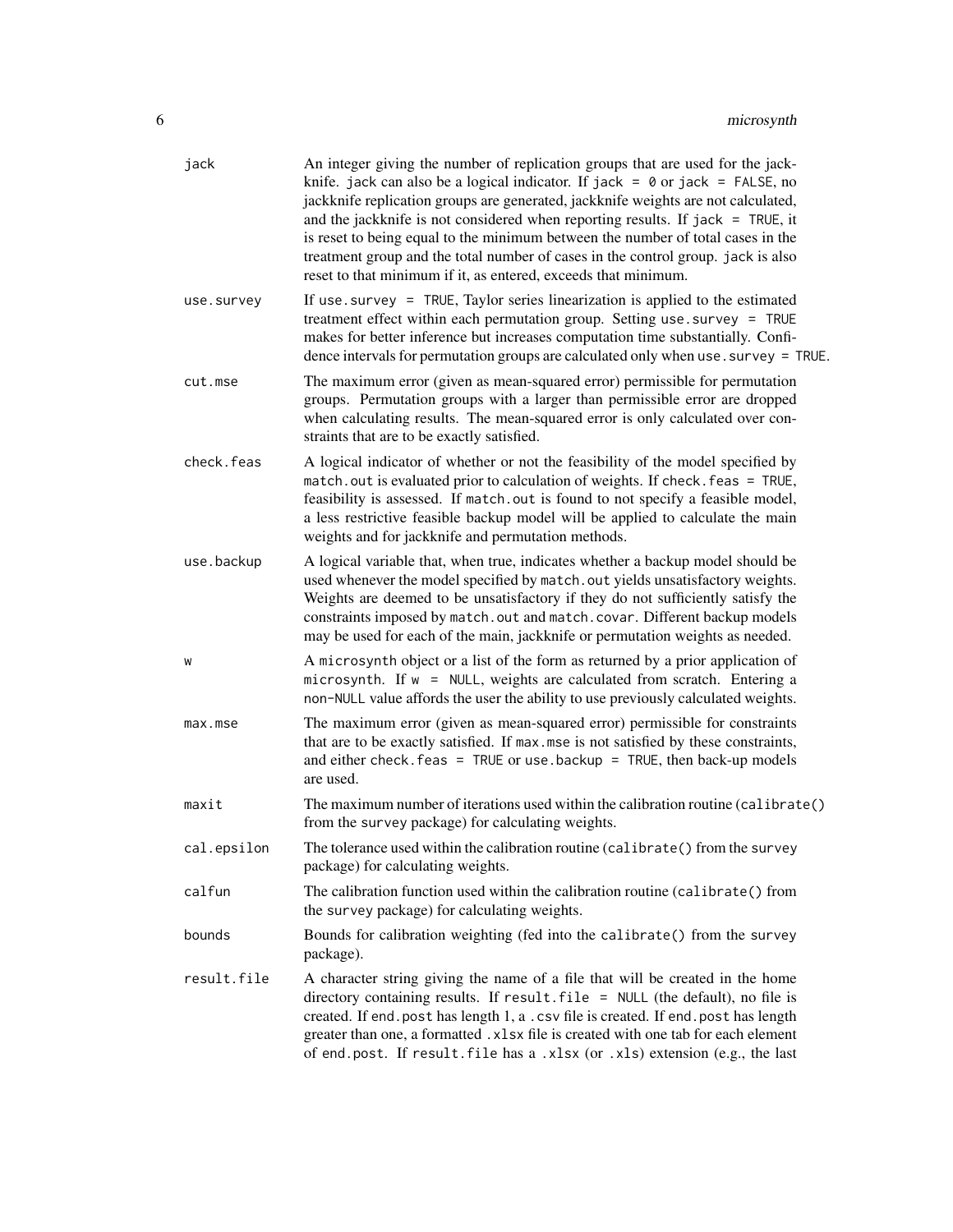|           | five characters of result.file are '.xlsx'), an .xlsx file is created regardless of the<br>length of end.post.                                                                                                                                                                                                                                                                                                                                                                                          |
|-----------|---------------------------------------------------------------------------------------------------------------------------------------------------------------------------------------------------------------------------------------------------------------------------------------------------------------------------------------------------------------------------------------------------------------------------------------------------------------------------------------------------------|
| printFlag | If TRUE, microsynth will print history on console. Use $printTag = FALSE$<br>for silent computation.                                                                                                                                                                                                                                                                                                                                                                                                    |
| n.cores   | The number of CPU cores to use for parallelization. If n. cores is not spec-<br>ified by the user, it is guessed using the detect Cores function in the parallel<br>package. If TRUE (the default), it is set as detectCores(). If NULL, it is set as<br>$detectCores() - 1$ . If FALSE, it is set as 1, in which case parallelization is<br>not invoked. Note that the documentation for detect Cores makes clear that it<br>is not fails affer and could return a spurious number of available cores. |

#### Details

microsynth requires specification of the following inputs: data, idvar, intvar. data is a longitudinal data frame; idvar and intvar are character strings that specific pertinent columns of data. In longitudinal data, timevar should be specified. Furthermore, specification of match.out and match.covar is recommended.

microsynth can also be used to calculate propensity score-type weights in cross sectional data (in which case timevar does not need to be specified) as proposed by Hainmueller (2012).

microsynth calculates weights using survey::calibrate() from the survey package in circumstances where a feasible solution exists for all constraints, whereas LowRankQP::LowRankQP() is used to assess feasibility and to calculate weights in the event that a feasible solution to all constraints does not exist. The LowRankQP routine is memory-intensive and can run quite slowly in data that have a large number of cases. To prevent LowRankQP from being used, set match.out.min = NULL, match.covar.min= NULL, check.feas = FALSE, and use.backup = FALSE.

#### Value

microsynth returns a list with up to five elements: a)  $w$ , b) Results, c) svyglm.stats, and d) Plot.Stats, and e) info.

w is a list with six elements: a) Weights, b) Intervention, c) MSE, d) Model, e) Summary, and f) keep.groups. Assume there are C total sets of weights calculated, where  $C = 1 + i$  jack + perm, and there are N total cases across the treatment and control groups. w\$Weights is an N x C matrix, where each column provides a set of weights. w\$Intervention is an N x C matrix made of logical indicators that indicate whether or not the case in the respective row is considered treated (at any point in time) for the respective column. Entries of NA are to be dropped for the respective jackknife replication group (NAs only appear in jackknife weights). w\$MSE is a 6 x C matrix that give the MSEs for each set of weights. MSEs are listed for the primary and secondary constraints for the first, second, and third models. w\$Model is a length-C vector that indicates whether backup models were used in the calculation of each set of weights. w\$keep.groups is a logical vector indicating which groups are to be used in analysis (groups that are not used have pre-intervention MSE greater than cut.mse. w\$Summary is a three-column matrix that (for treatment, synthetic control, and the full dataset), shows aggregate values of the variables across which treatment and synthetic control are matched. The summary, which is tabulated only for the primary weights, is also printed by microsynth while weights are being calculated.

Further, Results is a list where each element gives the final results for each value of end.post. Each element of Results is itself a matrix with each row corresponding to an outcome variable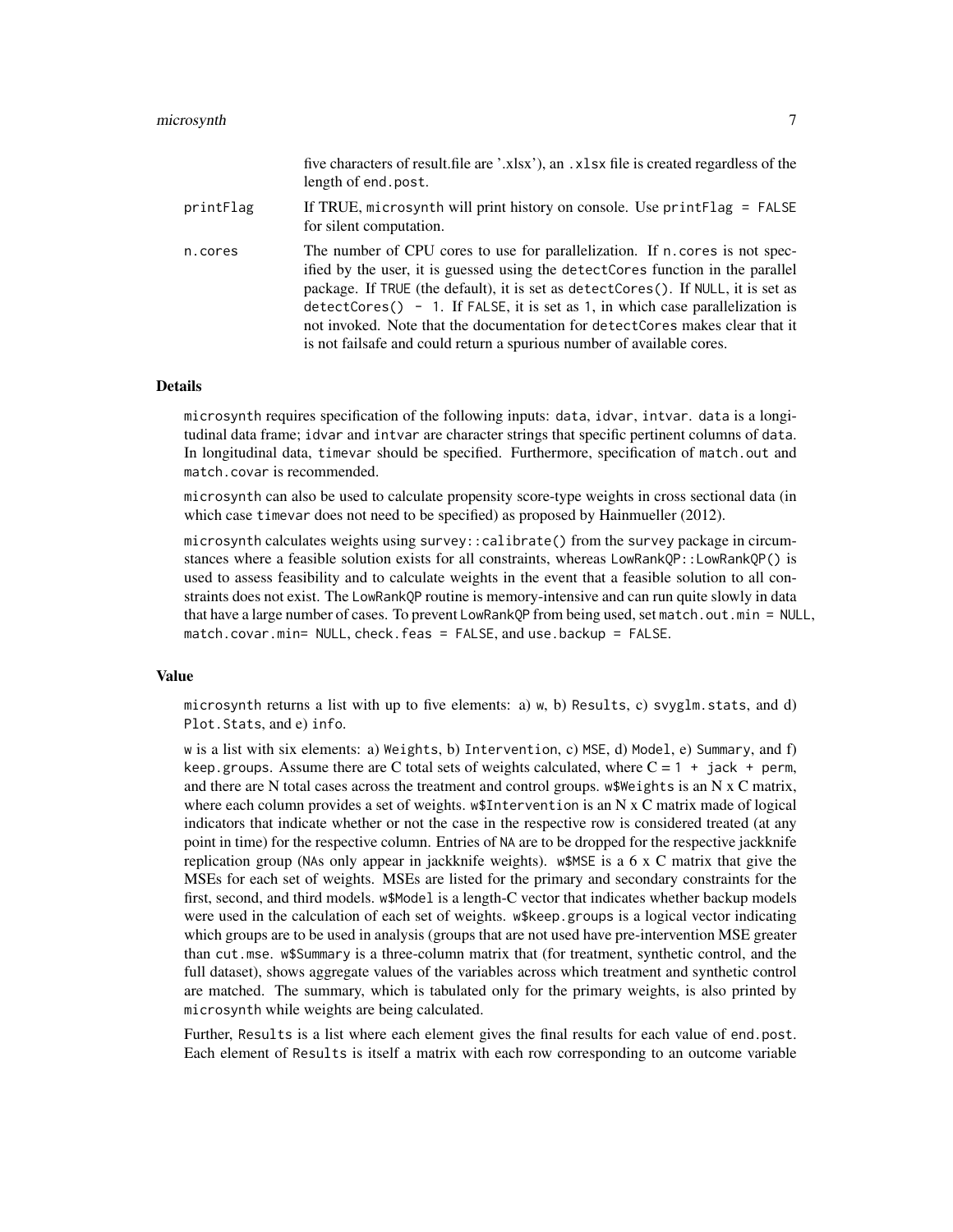(and a row for the omnibus test, if used) and each column denotes estimates of the intervention effects and p-values, upper, and lower bounds of confidence intervals as found using Taylor series linearization (Linear), jackknife (jack), and permutation (perm) methods where needed.

In addition, svyglm.stats is a list where each element is a matrix that includes the output from the regression models run using the svyglm() function to estimate the treatment effect. The list has one element for each value of end.post, and the matrices each have one row per variable in result.var.

Next, Plot.Stats contains the data that are displayed in the plots which may be generated using plot.microsynth(). Plot.Stats is a list with four elements (Treatment, Control, All, Difference). The first three elements are matrices with one row per outcome variable and one column per time point. The last element (which gives the treatment minus control values) is an array that contains data for each permutation group in addition to the true treatment area. Specifically, Plot.Stats\$Difference[,,1] contains the time series of treatment minus control for the true intervention group; Plot. Stats\$Difference[,,i+1] contains the time series of treatment minus control for the i^th permutation group.

Lastly, info documents some input parameters for display by print(). A summary of weighted matching variables and of results can be viewed using [summary](#page-0-0)

#### References

Abadie A, Diamond A, Hainmueller J (2010). Synthetic control methods for comparative case studies: Estimating the effect of California's tobacco control program.? *Journal of the American Statistical Association*, 105(490), 493-505.

Abadie A, Diamond A, Hainmueller J (2011). Synth: An R Package for Synthetic Control Methods in Comparative Case Studies.? *Journal of Statistical Software*, 42(13), 1-17.

Abadie A, Diamond A, Hainmueller J (2015). Comparative politics and the synthetic control method. *American Journal of Political Science*, 59(2), 495-510.

Abadie A, Gardeazabal J (2003). The economic costs of conflict: A case study of the Basque Country.? *American Economic Review*, pp. 113-132.

Hainmueller, J. (2012), Entropy Balancing for Causal Effects: A Multivariate Reweighting Method to Produce Balanced Samples in Observational Studies,? *Political Analysis*, 20, 25-46.

Robbins MW, Saunders J, Kilmer B (2017). A framework for synthetic control methods with highdimensional, micro-level data: Evaluating a neighborhood- specific crime intervention,? *Journal of the American Statistical Association*, 112(517), 109-126.

#### Examples

# Use seattledmi, block-level panel data, to evaluate a crime intervention.

# Declare time-variant (outcome) and time-invariant variables for matching cov.var <- c('TotalPop', 'BLACK', 'HISPANIC', 'Males\_1521', 'HOUSEHOLDS', 'FAMILYHOUS', 'FEMALE\_HOU', 'RENTER\_HOU', 'VACANT\_HOU') match.out <- c('i\_felony', 'i\_misdemea', 'i\_drugs', 'any\_crime')

```
set.seed(99199) # for reproducibility
```
<span id="page-7-0"></span>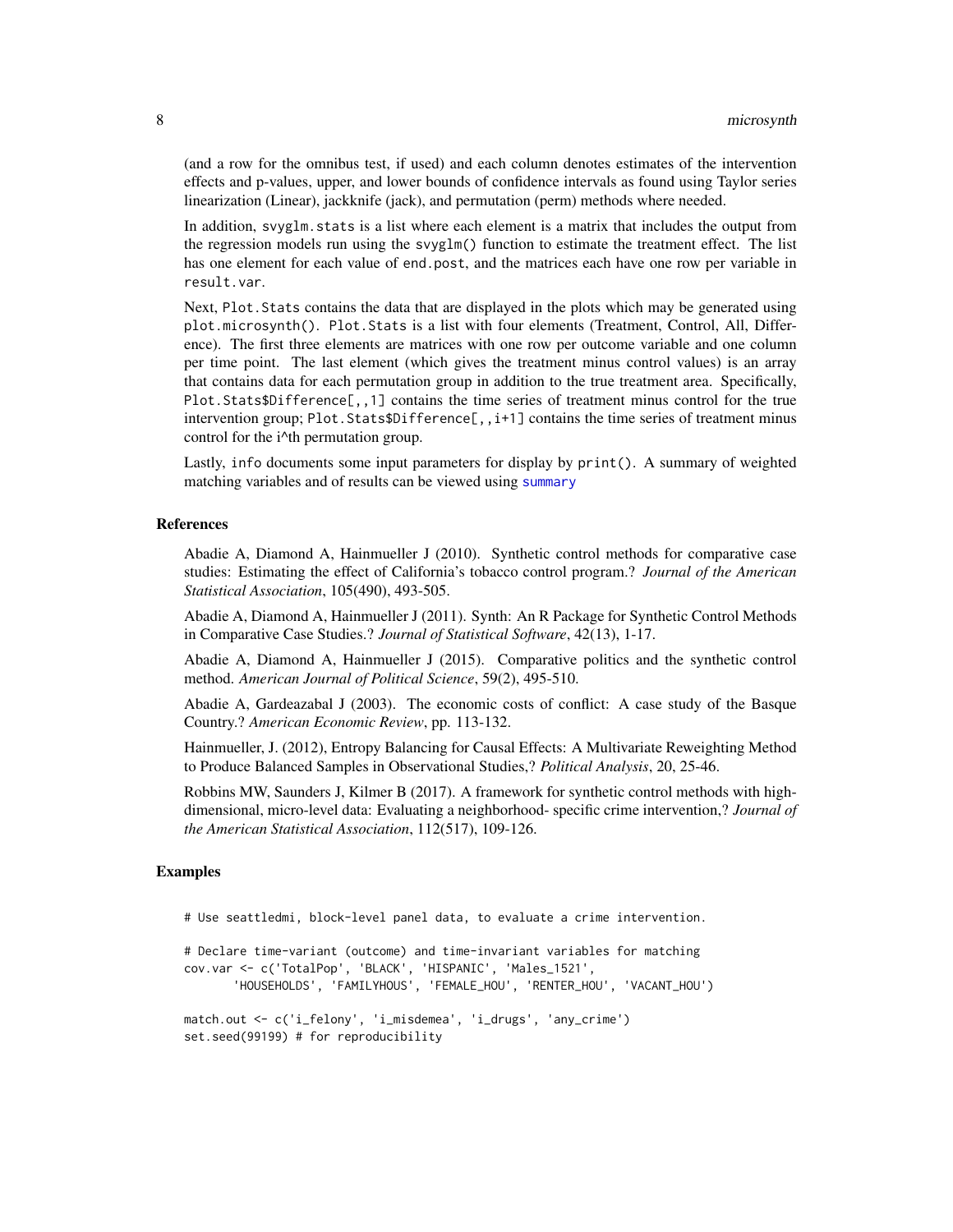```
# Perform matching and estimation, without permutations or jackknife
# runtime: < 1 min
## Not run:
sea1 <- microsynth(seattledmi,
                  idvar="ID", timevar="time", intvar="Intervention",
                  start.pre=1, end.pre=12, end.post=16,
                  match.out=match.out, match.covar=cov.var,
                  result.var=match.out, omnibus.var=match.out,
                  test="lower",
                  n.cores = min(parallel::detectCores(), 2))
# View results
summary(sea1)
plot_microsynth(sea1)
# Repeat matching and estimation, with permutations and jackknife
# Set permutations and jack-knife to very few groups (2) for
# quick demonstration only.
# runtime: ~30 min
sea2 <- microsynth(seattledmi,
                     idvar="ID", timevar="time", intvar="Intervention",
                     start.pre=1, end.pre=12, end.post=c(14, 16),
                     match.out=match.out, match.covar=cov.var,
                     result.var=match.out, omnibus.var=match.out,
                     test="lower",
                     perm=250, jack=TRUE,
                     result.file=file.path(tempdir(), 'ExResults2.xlsx'),
                     n.cores = min(parallel::detectCores(), 2))
# View results
summary(sea2)
plot_microsynth(sea2)
# Specify additional outcome variables for matching, which makes
# matching harder.
match.out <- c('i_robbery','i_aggassau','i_burglary','i_larceny',
       'i_felony','i_misdemea','i_drugsale','i_drugposs','any_crime')
# Perform matching, setting check.feas = T and use.backup = T
# to ensure model feasibility
# runtime: ~40 minutes
sea3 <- microsynth(seattledmi,
                   idvar="ID", timevar="time", intvar="Intervention",
                   end.pre=12,
                   match.out=match.out, match.covar=cov.var,
                   result.var=match.out, perm=250, jack=0,
                   test="lower", check.feas=TRUE, use.backup = TRUE,
                   result.file=file.path(tempdir(), 'ExResults3.xlsx'),
                   n.cores = min(parallel::detectCores(), 2))
```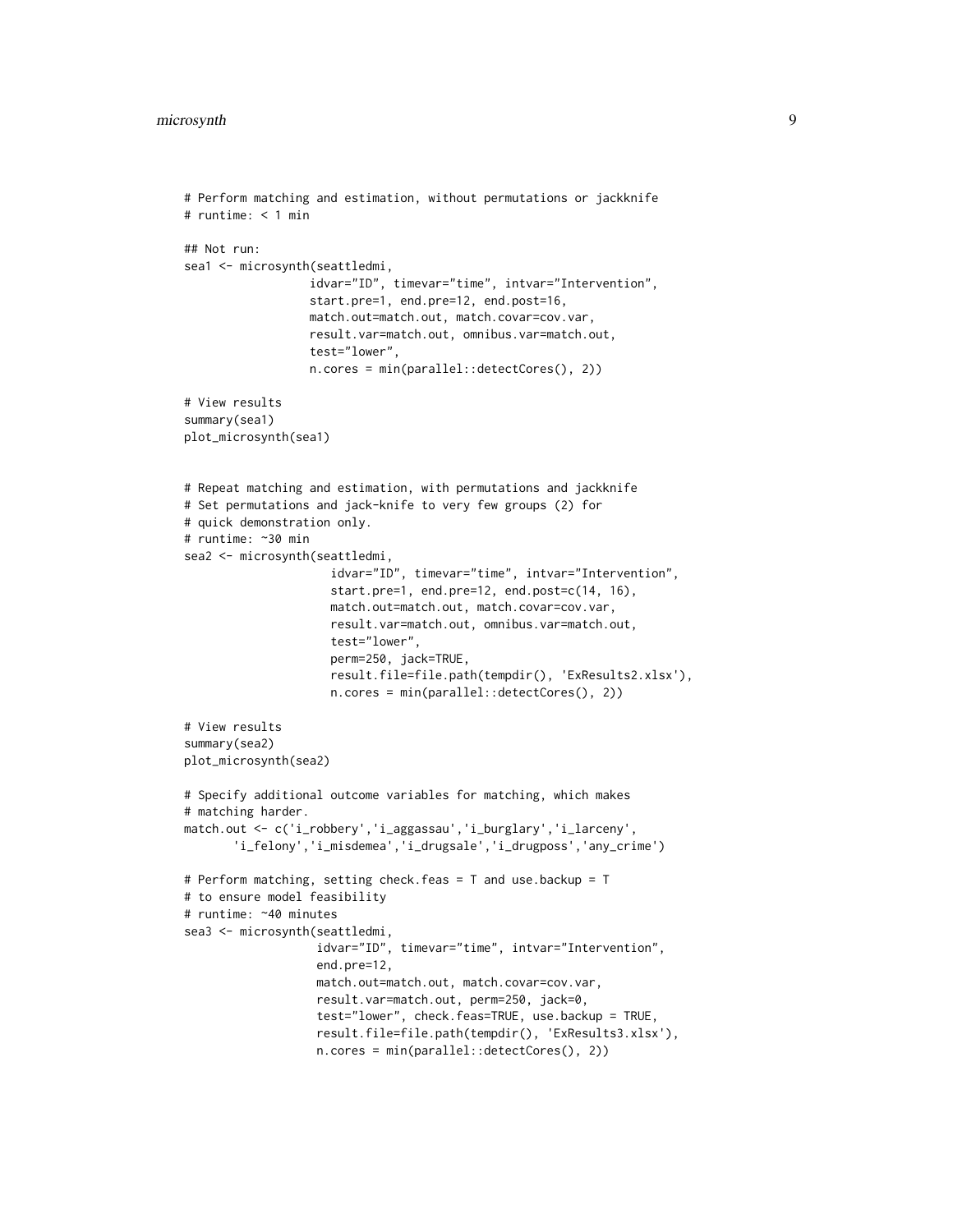```
# Aggregate outcome variables before matching, to boost model feasibility
match.out <- list( 'i_robbery'=rep(2, 6), 'i_aggassau'=rep(2, 6),
         'i_burglary'=rep(1, 12), 'i_larceny'=rep(1, 12),
         'i_felony'=rep(2, 6), 'i_misdemea'=rep(2, 6),
         'i_drugsale'=rep(4, 3), 'i_drugposs'=rep(4, 3),
         'any_crime'=rep(1, 12))
# After aggregation, use.backup and cheack.feas no longer needed
# runtime: ~40 minutes
sea4 <- microsynth(seattledmi, idvar='ID', timevar='time',
         intvar='Intervention', match.out=match.out, match.covar=cov.var,
         start.pre=1, end.pre=12, end.post=16,
         result.var=names(match.out), omnibus.var=names(match.out),
         perm=250, jack = TRUE, test='lower',
         result.file=file.path(tempdir(), 'ExResults4.xlsx'),
        n.cores = min(parallel::detectCores(), 2))
# View results
summary(sea4)
plot_microsynth(sea4)
# Generate weights only (for four variables)
match.out <- c('i_felony', 'i_misdemea', 'i_drugs', 'any_crime')
# runtime: ~ 20 minutes
sea5 <- microsynth(seattledmi, idvar='ID', timevar='time',
         intvar='Intervention', match.out=match.out, match.covar=cov.var,
         start.pre=1, end.pre=12, end.post=16,
         result.var=FALSE, perm=250, jack=TRUE,
         n.cores = min(parallel::detectCores(), 2))
# View weights
summary(sea5)
# Generate results only
sea6 <- microsynth(seattledmi, idvar='ID', timevar='time',
          intvar='Intervention',
          start.pre=1, end.pre=12, end.post=c(14, 16),
          result.var=match.out, test='lower',
          w=sea5, result.file=file.path(tempdir(), 'ExResults6.xlsx'),
          n.cores = min(parallel::detectCores(), 2))
# View results (including previously-found weights)
summary(sea6)
# Generate plots only
plot_microsynth(sea6, plot.var=match.out[1:2])
# Apply microsynth in the traditional setting of Synth
# Create macro-level (small n) data, with 1 treatment unit
```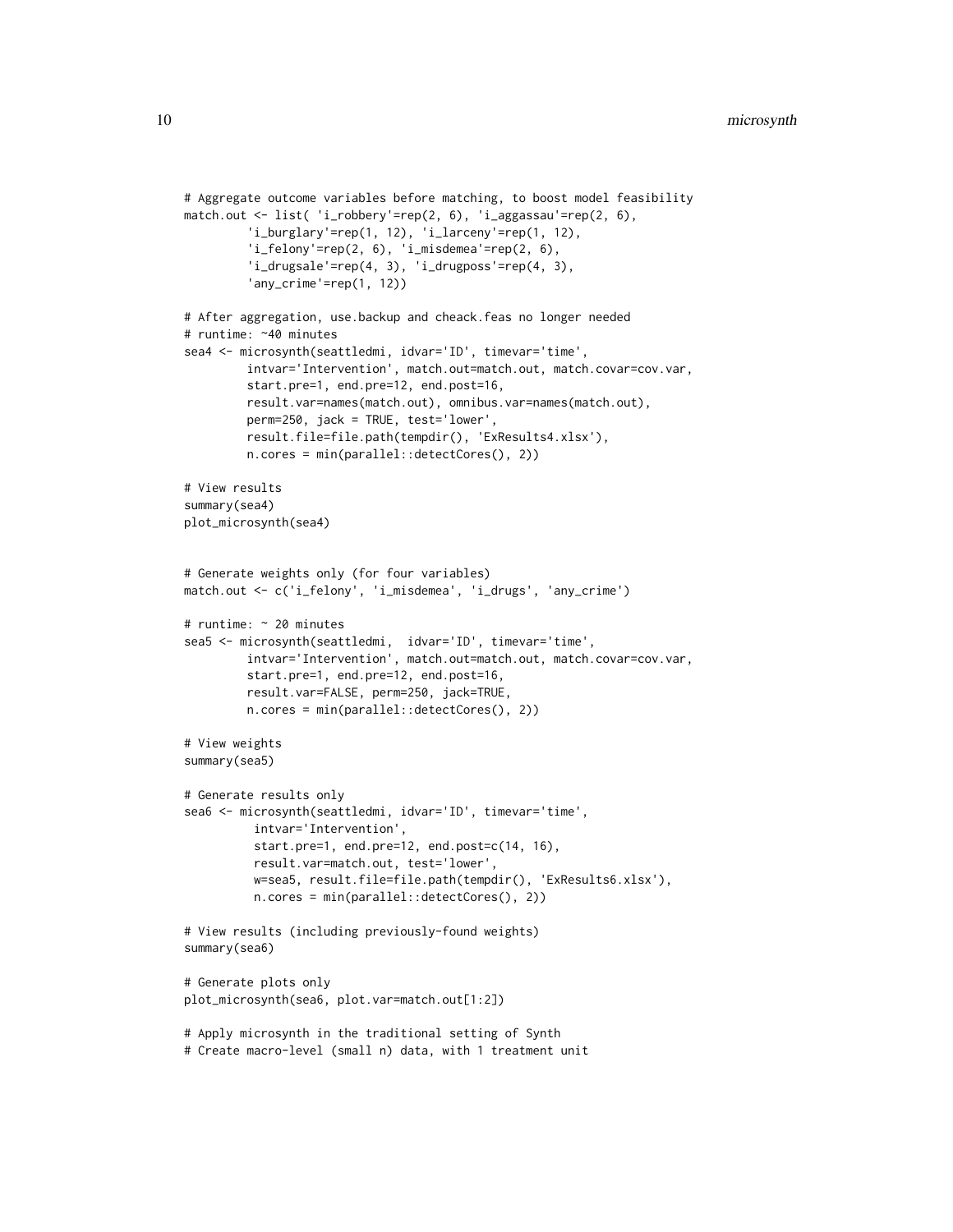```
set.seed(86872)
ids.t <- names(table(seattledmi$ID[seattledmi$Intervention==1]))
ids.c <- names(table(seattledmi$ID[seattledmi$Intervention==0]))
ids.synth <- c(base::sample(ids.t, 1), base::sample(ids.c, 100))
seattledmi.one <- seattledmi[is.element(seattledmi$ID,
           as.numeric(ids.synth)), ]
# Apply microsynth to the new macro-level data
# runtime: < 5 minutes
sea8 <- microsynth(seattledmi.one, idvar='ID', timevar='time',
           intvar='Intervention',
           start.pre=1, end.pre=12, end.post=16,
           match.out=match.out[4],
           match.covar=cov.var, result.var=match.out[4],
           test='lower', perm=250, jack=FALSE,
           check.feas=TRUE, use.backup=TRUE,
           n.cores = min(parallel::detectCores(), 2))
# View results
summary(sea8)
plot_microsynth(sea8)
# Use microsynth to calculate propensity score-type weights
# Prepare cross-sectional data at time of intervention
seattledmi.cross <- seattledmi[seattledmi$time==16, colnames(seattledmi)!="time"]#'
# Apply microsynth to find propensity score-type weights
# runtime: ~5 minutes
sea9 <- microsynth(seattledmi.cross, idvar='ID', intvar='Intervention',
            match.out=FALSE, match.covar=cov.var, result.var=match.out,
             test='lower', perm=250, jack=TRUE,
             n.cores = min(parallel::detectCores(), 2))
# View results
summary(sea9)
## End(Not run)
```
plot\_microsynth *Plotting for microsynth objects.*

#### Description

Using a microsynth object as an input, this function gives time series plots of selected outcomes.

#### Usage

```
plot_microsynth(ms, plot.var = NULL, start.pre = NULL,
  end.pre = NULL, end.post = NULL, file = NULL, sep = TRUE,
```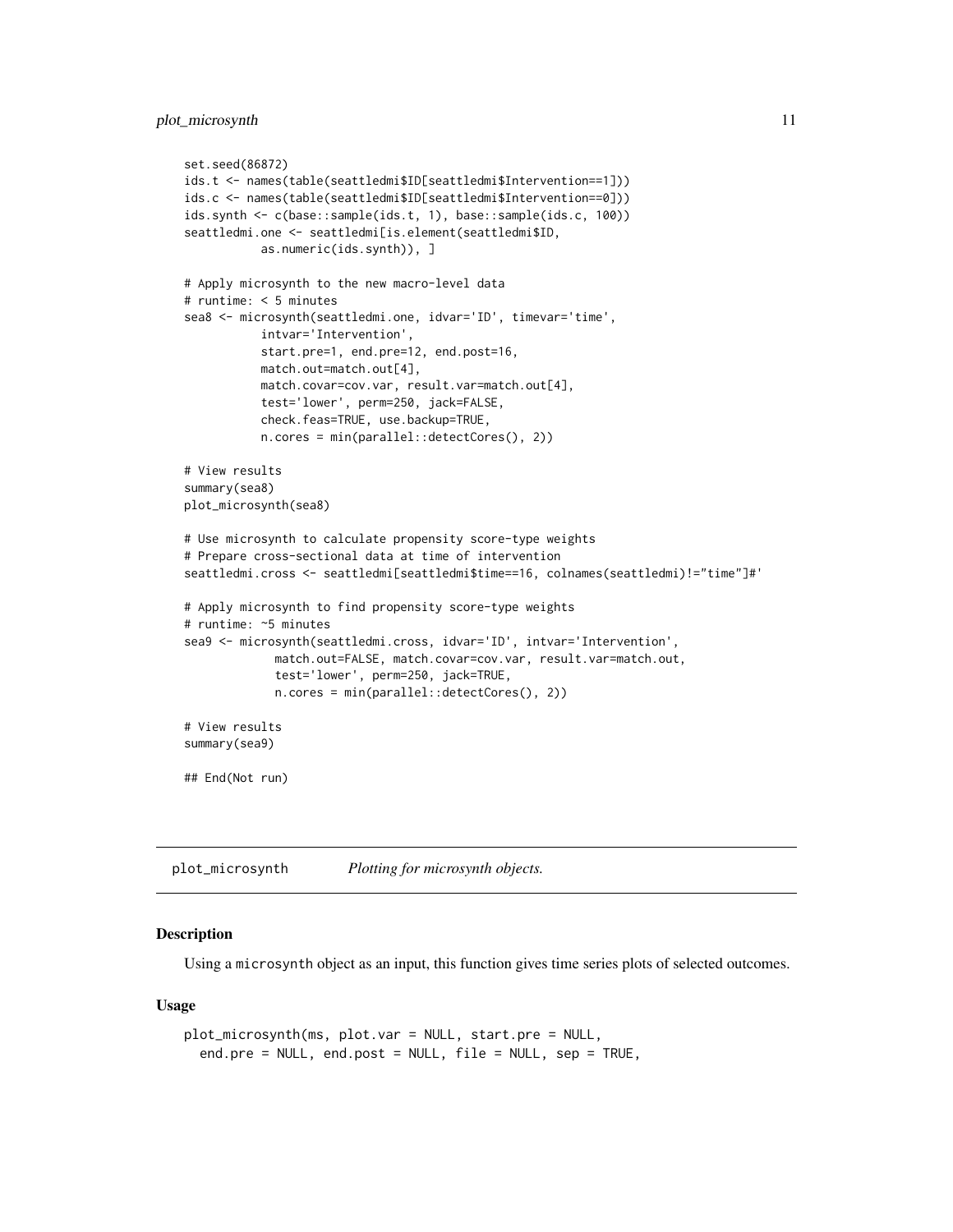```
plot.first = NULL, legend.spot = "bottomleft", height = NULL,
width = NULL, at = NULL, labels = NULL, all = "cases",
main.tc = NULL, main.diff = NULL, xlab.tc = NULL,
xlab.diff = NULL, ylab.tc = NULL, ylab.diff = NULL)
```
#### Arguments

| ms          | A microsynth object                                                                                                                                                                                                                                                                                                                                                                                                                                                                                              |
|-------------|------------------------------------------------------------------------------------------------------------------------------------------------------------------------------------------------------------------------------------------------------------------------------------------------------------------------------------------------------------------------------------------------------------------------------------------------------------------------------------------------------------------|
| plot.var    | A vector of variable names giving the outcome variables that are shown in plots.<br>If $plot \cdot var = NULL$ , all outcome variables that are included in ms are plotted.<br>Only variables contained in the input result. var as used in the creation of ms<br>can be plotted using plot().                                                                                                                                                                                                                   |
| start.pre   | An integer indicating the time point that corresponds to the earliest time period<br>that will be plotted. When $start-pre = NULL$ , it is reset to the minimum time<br>appearing in ms.                                                                                                                                                                                                                                                                                                                         |
| end.pre     | An integer that gives the final time point of the pre-intervention period. That<br>is, end pre is the last time at which treatment and synthetic control will were<br>matched to one another. All time points following end.pre are considered<br>to be post-intervention and the behavior of outcomes will be compared be-<br>tween the treatment and synthetic control groups across those time periods. If<br>end. pre = NULL the end of the pre-intevention period will be determined from<br>the object ms. |
| end.post    | An integer that gives final time point that will be plottd. When end. post = $NULL$<br>(the default), it is reset to the maximum time that appears in ms.                                                                                                                                                                                                                                                                                                                                                        |
| file        | A character string giving the name of file that will be created in the home direc-<br>tory containing plots. The name should have a .pdf extension.                                                                                                                                                                                                                                                                                                                                                              |
| sep         | If sep = TRUE, separate plots will be generated for each outcome. Applicable<br>only if plots are saved to file (plot.file is non-NULL). To change display of<br>plots produced as output, use par.                                                                                                                                                                                                                                                                                                              |
| plot.first  | The number of permutation groups to plot.                                                                                                                                                                                                                                                                                                                                                                                                                                                                        |
| legend.spot | The location of the legend in the plots.                                                                                                                                                                                                                                                                                                                                                                                                                                                                         |
| height      | The height of the graphics region (in inches) when a pdf is created.                                                                                                                                                                                                                                                                                                                                                                                                                                             |
| width       | The width of the graphics region (in inches) when a pdf is created.                                                                                                                                                                                                                                                                                                                                                                                                                                              |
| at          | A vector that gives the location of user-specified x-axis labels. at should be a<br>(numeric) subset of the named time points contained in ms (e.g., colnames (ms\$Plot. Stats\$Treatment))                                                                                                                                                                                                                                                                                                                      |
| labels      | A vector of the same length as at that gives the names of the labels that will be<br>marked at the times indicated by at in the plots.                                                                                                                                                                                                                                                                                                                                                                           |
| a11         | A scalar character string giving the unit name for cases. If NULL, a third curve<br>showing the overall outcome levels is not plotted.                                                                                                                                                                                                                                                                                                                                                                           |
| main.tc     | A scalar (or a vector of the same length as plot. var) character string giving the<br>title to be used for the first plots (that show treatment and control). Defaults to<br>plot.var.                                                                                                                                                                                                                                                                                                                           |
| main.diff   | A scalar (or a vector of the same length as plot.var) character string giving<br>the title to be used for the second plots (that show differences between treatment<br>and control). Defaults to plot.var.                                                                                                                                                                                                                                                                                                       |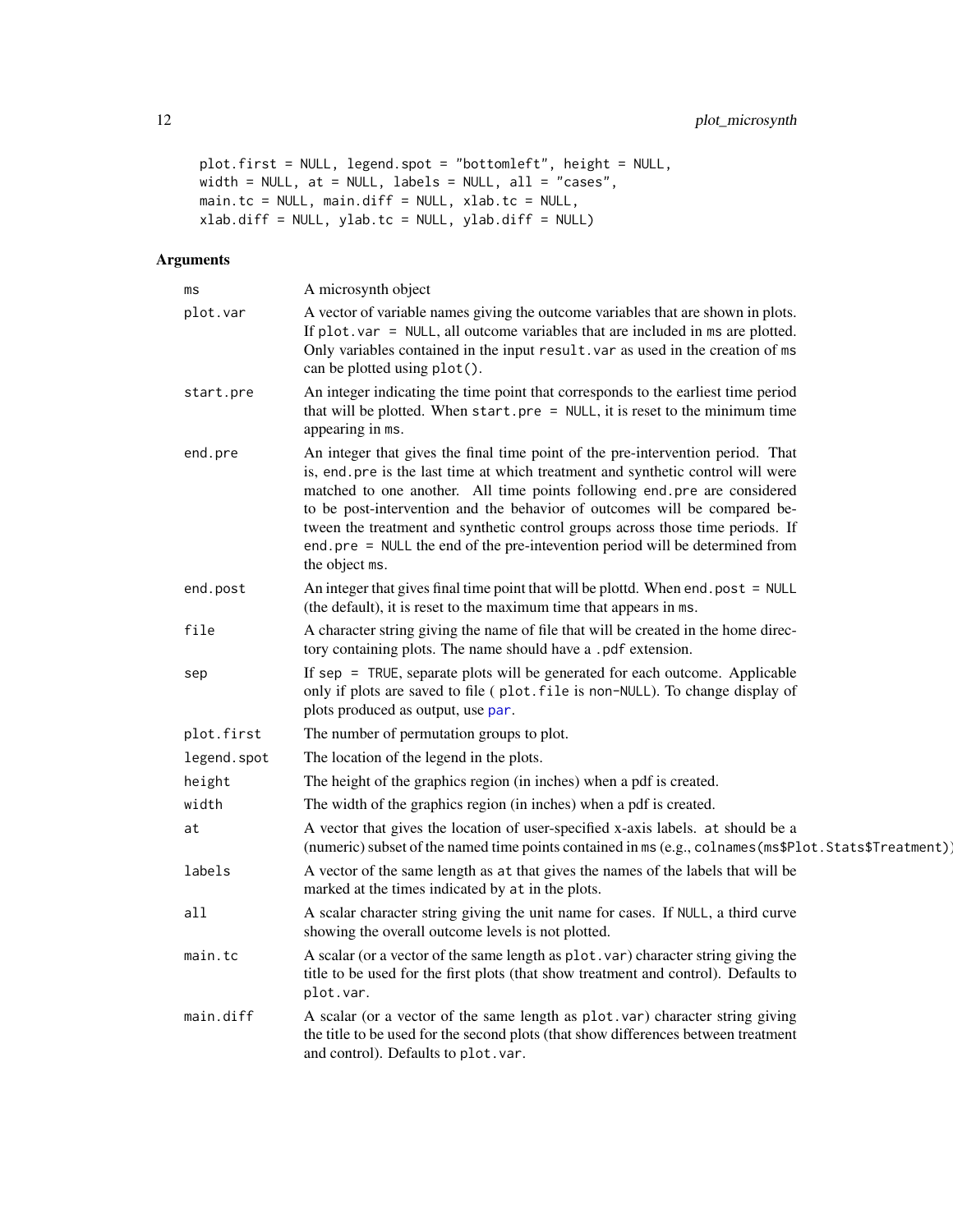| xlab.tc   | A scalar (or a vector of the same length as plot var) character string giving<br>the x-axis labels to be used for the first plots (that show treatment and control).<br>Defaults to ''.                                         |
|-----------|---------------------------------------------------------------------------------------------------------------------------------------------------------------------------------------------------------------------------------|
| xlab.diff | A scalar (or a vector of the same length as plot . var) character string giving<br>the x-axis labels to be used for the second plots (that show differences between<br>treatment and control). Defaults to ''.                  |
| ylab.tc   | A scalar (or a vector of the same length as plot var) character string giving<br>the y-axis labels to be used for the first plots (that show treatment and control).<br>Defaults to plot. var.                                  |
| ylab.diff | A scalar (or a vector of the same length as plot var) character string giving<br>the y-axis labels to be used for the second plots (that show differences between<br>treatment and control). Defaults to 'Treatment - Control'. |

#### Details

Plots are given over both pre- and intervention time periods and shown in terms of raw outcome values or treatment/control differences. Time series of permutation groups may be overlaid to help illustrate statistical uncertainty.

Only required input is a parameter ms which is a microsynth object.

#### Examples

```
# Declare time-variant (outcome) and time-invariant variables for matching
cov.var <- c('TotalPop', 'BLACK', 'HISPANIC', 'Males_1521',
       'HOUSEHOLDS', 'FAMILYHOUS', 'FEMALE_HOU', 'RENTER_HOU', 'VACANT_HOU')
match.out <- c('i_felony', 'i_misdemea', 'i_drugs', 'any_crime')
set.seed(99199) # for reproducibility
## Not run:
# Perform matching and estimation, without permutations or jackknife
# runtime: <1 min
sea1 <- microsynth(seattledmi,
                 idvar="ID", timevar="time", intvar="Intervention",
                  start.pre=1, end.pre=12, end.post=16,
                  match.out=match.out, match.covar=cov.var,
                  result.var=match.out, omnibus.var=match.out,
                  test="lower",
                  n.cores = min(parallel::detectCores(), 2))
# Plot with default settings in the GUI.
plot_microsynth(sea1)
# Make plots, display, and save to a single file (plots.pdf).
plot_microsynth(sea1, file = file.path(tempdir(), 'plots.pdf'), sep = FALSE)
# Make plots for only one outcome, display, and save to a single file.
```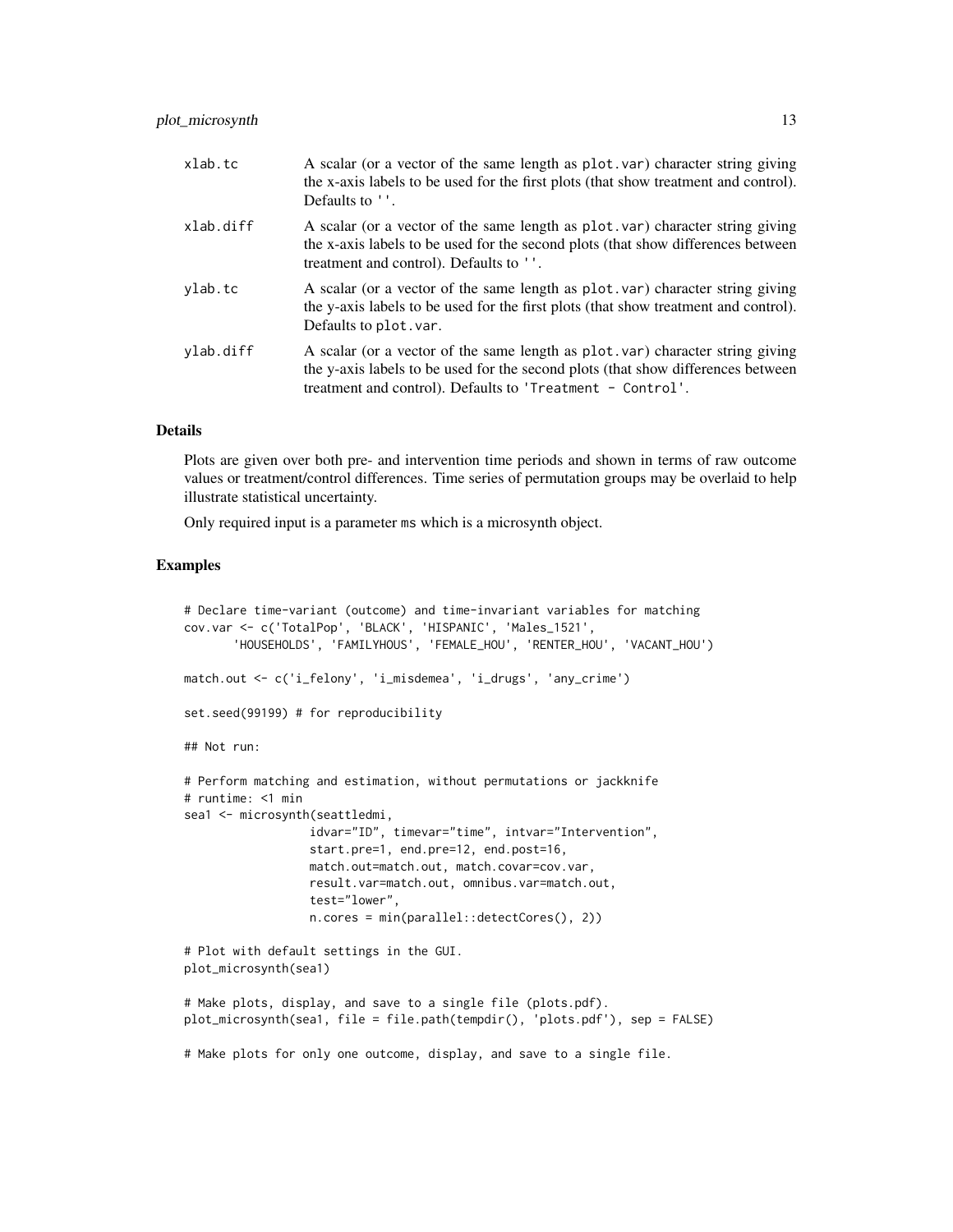#### 14 seattledmi

```
plot_microsynth(sea1, plot.var = "any_crime",
     file = file.path(tempdir(), 'plots.pdf'), sep = FALSE)
## End(Not run)
```
print.microsynth *Displaying microsynth Fits and Results*

#### Description

Print method for class "microsynth".

#### Usage

```
## S3 method for class 'microsynth'
print(x, \ldots)
```
#### **Arguments**

|          | A microsynth object produced by microsynth()       |
|----------|----------------------------------------------------|
| $\cdots$ | further arguments passed to or from other methods. |

#### Value

The functions print.microsynth and summary.microsynth display information about the microsynth fit and estimation results, if available.

The output includes two parts: 1) a display of key input parameters; and 2) estimated results, in a similar format as they appear when saved to .csv or .xlsx., once for each specified post-intervention evaluation time.

seattledmi *Data for a crime intervention in Seattle, Washington*

#### Description

The dataset contains information used to evaluate a Drug Market Intervention (DMI) occurring in parts of Seattle, Washington in 2013. The data include 2010 block-level Census data and counts of crime reported by the Seattle Police, by crime type. Crime data are available for one year prior to the intervention and two years after. DMIs are an intervention intended to disrupt drug markets by targeting enforcement priorities at specific market participants. The intervention was applied to 39 blocks in Seattle's International District.

#### Usage

seattledmi

<span id="page-13-0"></span>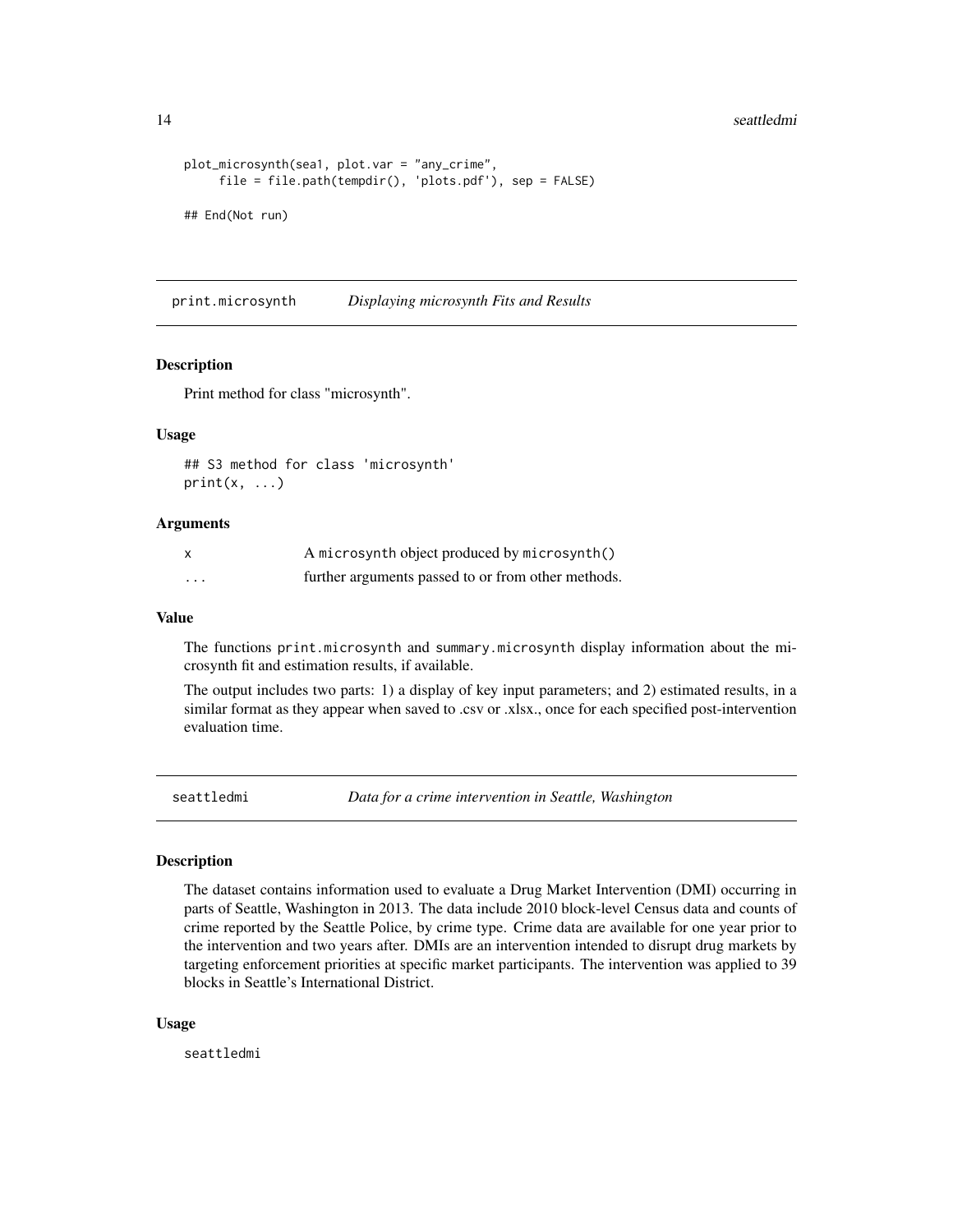#### seattledmi and the seattledmi and the seattledmi and the seattledmi and the seattledmi and the seattledmi and the seattledmi and the seattledmi and the seattledmi and the seattledmi and the seattledmi and the seattledmi an

#### Format

A data frame with 154,272 rows and 22 columns, consisting of 9,642 unique blocks with 16 (quarterly) observations each. It contains the following variables:

ID unique Census block ID

time time unit (in quarters)

Intervention time-variant binary indicator; all treated units receive 0 pre-intervention and 1 from the start of the intervention onward, while untreated cases receive 0s throughout

i\_robbery number of robberies reported in that block-quarter (time-variant)

i\_aggassau number of aggravated assaults reported

i\_burglary number of burglaries reported

i\_larceny number of larcenies reported

i\_felony number of felony crimes reported

i\_misdemea number of misdemeanor crimes reported

i drugsale number of drug sales reported

i\_drugposs number of drug possession incidents reported

i\_drugs number of drug sale or possession incidents reported

any\_crime number of all crimes reported

TotalPop number of residents

**BLACK** number of African American residents

HISPANIC number of Hispanic residents

Males\_1521 number of male residents aged 15-21

HOUSEHOLDS number of households

FAMILYHOUS number of family households

FEMALE\_HOU number of female-headed households

RENTER\_HOU number of households occupied by renters

VACANT\_HOU number of vacant housing units

#### Source

Demographic data obtained from the 2010 Census, and administrative crime data from the Seattle Police Department.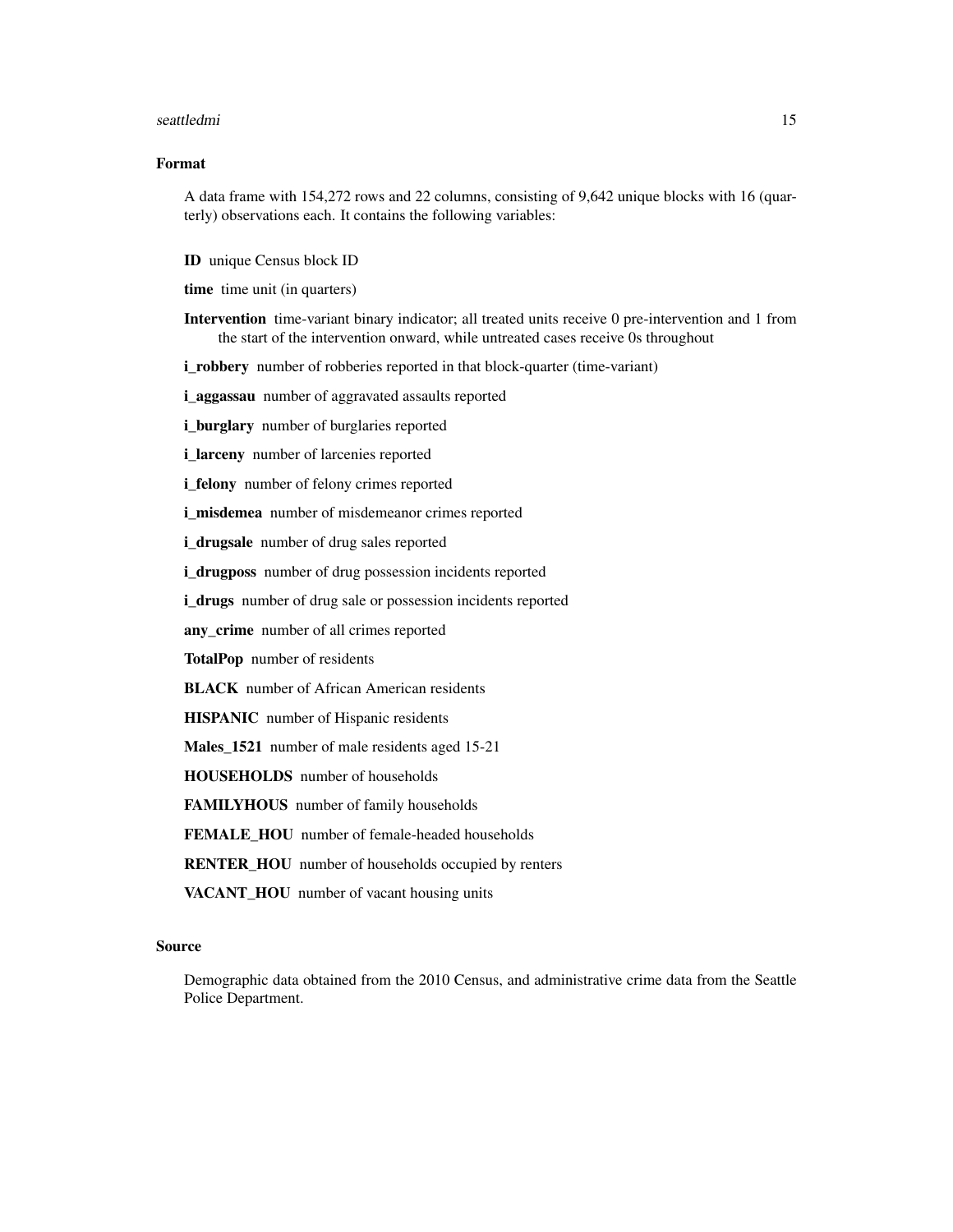<span id="page-15-0"></span>summary.microsynth *Summarizing microsynth Fits and Results*

#### Description

Summary method for class "microsynth".

#### Usage

```
## S3 method for class 'microsynth'
summary(object, ...)
```
#### Arguments

| object                  | A microsynth object produced by microsynth()       |
|-------------------------|----------------------------------------------------|
| $\cdot$ $\cdot$ $\cdot$ | further arguments passed to or from other methods. |

#### Value

The functions print.microsynth and summary.microsynth display information about the microsynth fit and estimation results, if available.

The output includes two parts: 1) a matching summary that compares characteristics of the treatment to the synthetic control and the population; and 2) estimated results, in a similar format as they appear when saved to .csv or .xlsx., once for each specified post-intervention evaluation time.